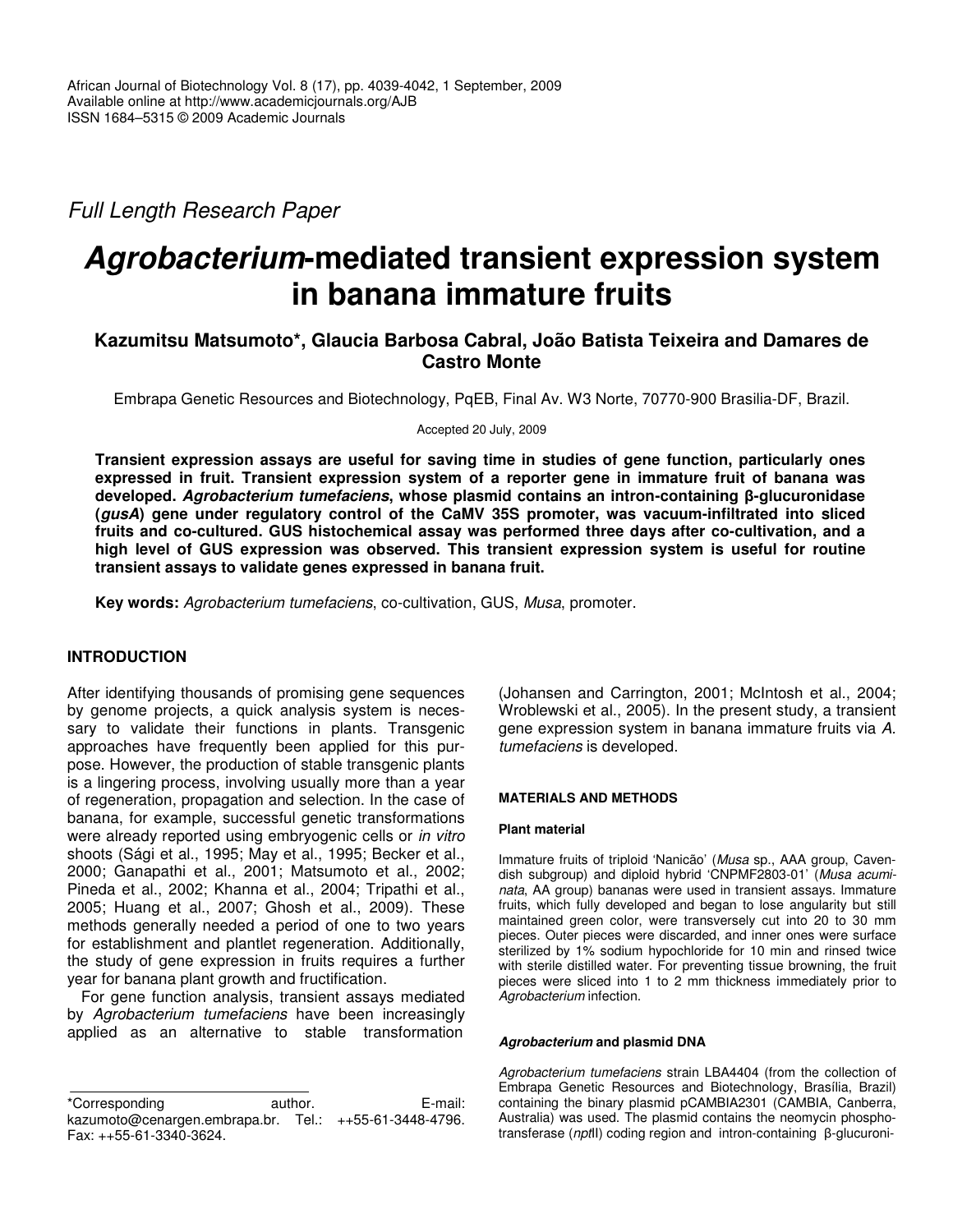

**Figure 1.** Transient GUS expression in immature fruit. (A) Sliced fruits were co-cultured with *Agrobacterium tumefaciens* with the binary plasmid pCAMBIA2301 (left) and with no binary plasmid (right). (B) Detail of tissue co-cultured with the plasmid-contained bacteria. Scale bar = 3 mm. (C) Detail of tissue co-cultured with the plasmid-lacked bacteria. Scale bar  $= 3$  mm.

dase (*gusA*) genes under regulatory control of the CaMV35S promoter. The *Agrobacterium* strain with no binary plasmid was used as a control for the experiments. The binary plasmidcontaining bacteria were inoculated into solid MYA medium (Tepfer and Casse-Delbart, 1987) supplemented with 50 mg/l rifampicin, 300 mg/l streptomycin sulfate and 50 mg/l kanamycin, while the plasmid-lacked bacteria were inoculated into the same medium lacking kanamycin, at 26  $\pm$  1°C for 2 days. An isolated colony of bacteria was inoculated into 20 ml of liquid MYA medium containing the same antibiotics and cultured on a horizontal shaker at 190 rpm and 26  $\pm$  1 °C until the bacterium cell density reached an OD<sub>600</sub> of 0.8 -1.0. An aliquot of 60 µl of the *Agrobacterium* cell suspension was again incubated in the same medium at same conditions for 2 days. After the period, the bacterium cells were collected by centrifugation at 8000 rpm (5900 g by rcf - relative centrifugal force) for 10 min and re-suspended to a  $OD<sub>600</sub>$  of 0.4 in an infiltration medium (Rathjen et al., 1999) which consisted of 1/10 strength of MS salts

(Murashige and Skoog, 1962), 1/10 strength of B5 vitamins (Gamborg et al., 1968), 20 mM 4-morpholinepropanesulfonic acid (MOPS) (pH 5.4), 2% sucrose, 1% glucose and 200 µM acetosyringone.

#### *Agrobacterium* **infiltration and co-cultivation**

Sliced fruits of 1 to 2 mm thickness were cut and divided into pieces of an eighth part. Each of two pieces were put into 1.5 ml microcentrifuge tubes containing one milliliter of the *Agrobacterium* cell suspension ( $OD_{600}$  0.4) in the infiltration medium. They were placed in a floating tube rack at the center of a bath sonicator (Bransonic Ultrasonic Cleaner, 1210E-MTH) and sonication was applied for 0, 30 or 60 s. Then they were subjected to vacuum (630 - 660 mmHg) for 5 min, followed by maintaining a normal atmosphere in the dark for 25 min. Excess of the *Agrobacterium* containing medium was dropped out, and each of two fruit pieces were transferred to a well of 6-well plates (35 mm well-diameter, Corning - Sigma, USA) containing 2, 3 or 10 ml of co-cultivation medium. These volumes of medium were selected in such a way that the fruit pieces were immersed in half, intact, or above the depth in the medium, respectively. Three types of co-cultivation medium were tested: infiltration medium as described above; banana multiplication medium consisted of MS salts and vitamins, 22 µM benzylaminopurine, 3% sucrose and 200 µM acetosyringone (pH5.7); and banana regeneration medium consisted of ½ strength of MS salts, MS vitamins, 10 mg/l ascorbic acid, 10 mM L-proline, 3% sucrose and 200 µM acetosyringone (pH 5.8). The plates were maintained at 28  $\pm$  2°C in the dark for 3 days. Each treatment was represented by 4 sliced tissues and repeated at least twice.

#### **Histochemical GUS assay**

The immature fruit pieces co-cultured with *Agrobacterium* for 3 days were transferred to 1.5ml microcentrifuge tubes containing 400 µl of X-gluc staining solution which consisted of 100 mM  $NaH<sub>2</sub>PO<sub>4</sub>$ , 0.5 mM K<sub>4</sub>Fe(CN)<sub>6</sub>, 10 mM Na<sub>2</sub>EDTA, 0.1% Triton®X-100, 1 mM Xgluc, pH7.0 (Jefferson, 1987). The tubes were subjected to vacuum (630 - 660 mmHg) for 5 min and incubated for 24 h at 37°C in the dark. After rinsing in 70% ethanol, GUS activity shown as blue color staining of the fruit pieces was captured as digitalized photo images of JPEG format. The relation of GUS expressing area to total tissue area was measured and calculated using ImageJ® computer program (http://rsbweb.nih.gov/ij; Wayne Rasband (wayne@codon. nih.gov), the Research Services Branch, National Institute of Mental Health, Bethesda, Maryland, USA.).

## **RESULTS AND DISCUSSION**

Immature fruit pieces co-cultured with *A. tumefaciens* containing pCAMBIA2301 showed a high level of transient GUS expression (Figure 1). When they were cocultured with *Agrobacterium* strain with no binary plasmid (control), no GUS expression was observed. There was a slight difference in the expression level between banana varieties of 'Nanicão' (AAA) and 'CNPMF2803-01' (AA) when sonication was not applied (Table 1). Sonication did not show influence in 'CNPMF2803-01' but shows negative influence in 'Nanicão'. The wounding of target tissues by sonication increased transient GUS expression in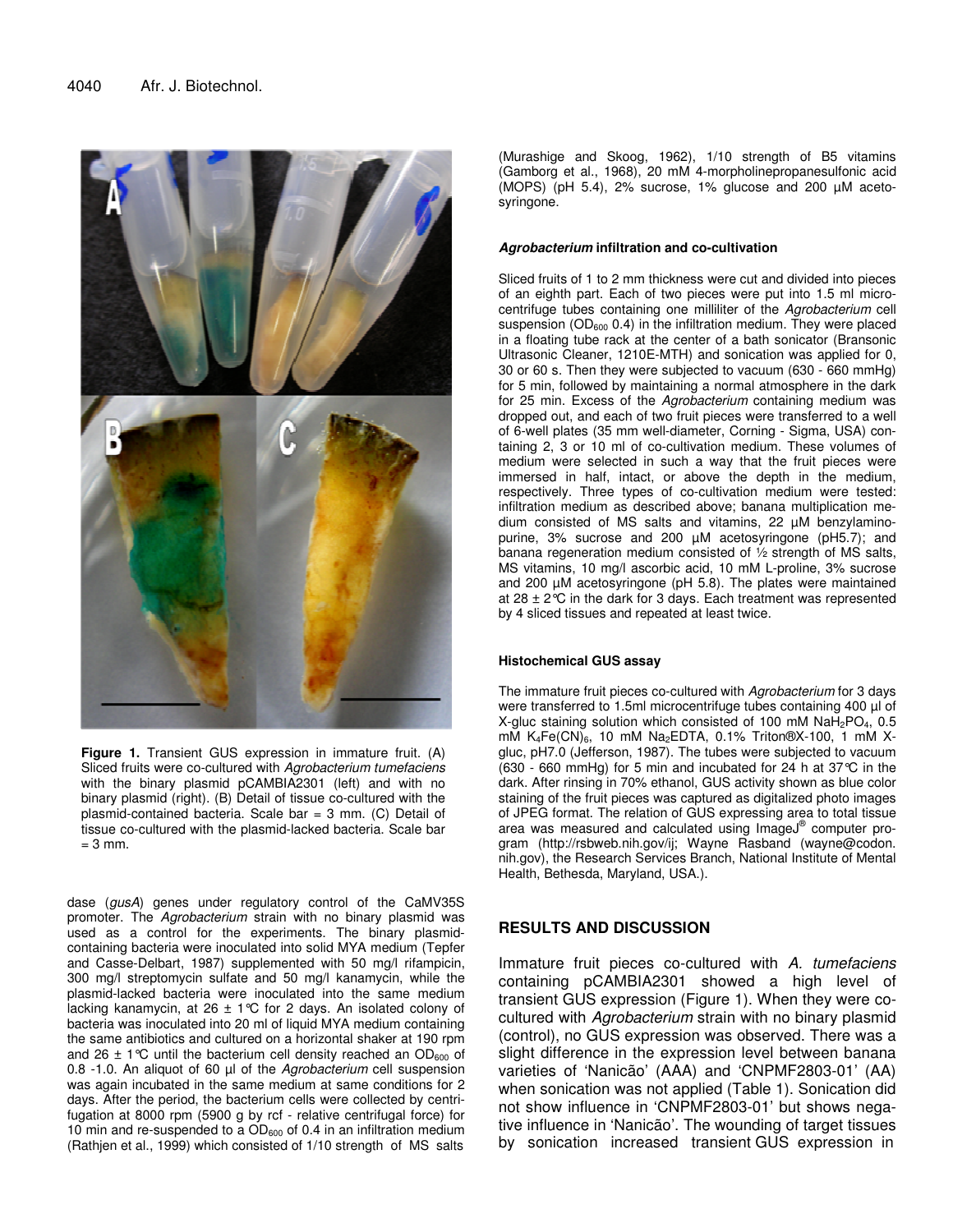**Table 1.** Effect of variety and sonication time on transient GUS expression in immature fruit slices mediated by the percentage of expressed area in total tissue area<sup>1</sup>.

| <b>Variety</b>   | Sonication time (s)           |                   |                    |
|------------------|-------------------------------|-------------------|--------------------|
|                  |                               | 30                | 60                 |
| Nanicão          | 42.6 $\pm$ 3.0Aa <sup>2</sup> | $31.1 \pm 3.5$ Ab | $30.2 \pm 1.6$ Ab  |
| <b>CNPMF2803</b> | $24.0 \pm 2.3$ Ba             | $27.7 \pm 7.3$ Aa | $39.2 \pm 12.6$ Aa |

<sup>1</sup>After sonication, sliced tissues were co-cultured in 2 ml infiltration medium with the pCAMBIA2301 containing *Agrobacterium tumefaciens.* <sup>2</sup>Mean value  $\pm$  standard deviation. Means followed by the same capital letter in the same column and the same lower case letter in the same line do not differ according to the Tukey test  $(p < 0.05)$ .

**Table 2.** Effect of co-cultivation medium on transient GUS expression in immature fruit slices of 'CNPMF2803' mediated by the percentage of expressed area in total tissue area<sup>1</sup>.

| <b>Co-cultivation medium</b> | GUS-<br>expressed area<br>%) |
|------------------------------|------------------------------|
| Infiltration medium          | $31.6 \pm 10.8^2$            |
| Banana multiplication medium |                              |
| Banana regeneration medium   |                              |

<sup>1</sup>Sliced tissues without sonication treatment were co-cultured in 2-ml co-cultivation medium with the pCAMBIA2301 containing *Agrobacterium tumefaciens.*  $2$ Mean value  $\pm$  standard deviation.

**Table 3.** Effect of volume of co-cultivation medium on transient GUS expression in immature fruit slices of 'Nanicão' mediated by the percentage of expressed area in total tissue area<sup>1</sup>.

| <b>Volume of infiltration</b><br>medium | GUS-expressed area (%) |  |
|-----------------------------------------|------------------------|--|
| 2 ml                                    | $35.1 \pm 6.6a^2$      |  |
| 3 ml                                    | $4.9 \pm 2.1$ b        |  |
| $10 \mathrm{m}$                         | 1h                     |  |

<sup>1</sup>Sliced tissues without sonication treatment were co-cultured in infiltration medium with the pCAMBIA2301 containing *Agrobacterium tumefaciens.*

<sup>2</sup>Mean value  $\pm$  standard deviation. Means followed by the same letter in the same column do not differ according to the Tukey test  $(p < 0.05)$ .

many species (Trick and Finer, 1997). However, it was not efficient on banana fruit slices (Table 1). It may be due to the fact that the sliced fruit tissues had been already sufficiently wounded. Therefore, further experiments were realized with no sonication. Conversely, cocultivation medium and its volume had clear influence on the transient expression (Table 2 and 3). The GUS expression was observed only on fruit tissues co-cultured in 2 ml of the infiltration medium. For stable transformation, co-cultivation media that stimulate growth of plant cells or tissues are commonly used (Ganapathi et al., 2001; Tripathi et al., 2005; Huang et al., 2007; Ghosh et al., 2009). Low transformation efficiency could be covered by high growth ratio and selection efficiency in plants. However, for transient expression assays, high transformation efficiency is essential. Co-cultivation medium that facilitates bacterium infection, such as the infiltration medium should be used to be able to induce sufficient gene expression. Additionally, the sliced tissues must not be immersed wholly in the co-cultivation medium, because the good aeration of plant tissues and bacteria is perhaps necessary for promoting transient gene expression. On the other hand, as preliminary experiments, a solid medium which makes good aeration was applied for co-cultivation, but GUS expression of the sliced tissues could not be observed because of its browning (Data was not shown).

In the above experiments, standard deviations of the mean value of GUS-expressed area (blue-stained area) were relatively high. The GUS-expressed areas differ from one repetition to the other. Thus, in promoter gene speculation, for example, two or more promoter genes similarly expressing may still be difficult to be compared by this system. More detailed studies, particularly in relation to fruit maturity must be realized. However, since more than 20% of blue-stained area were constantly obtained in diploid (CNPMF2803-01) and triploid (Nanicão) banana cultivars, the developed system seems to be useful for verifying whether one promoter gene functions in or not in fruit. In conclusion, the best transient GUS expression in fruit is obtained when immature fruit slices without sonication are half-immersed and co-cultured in liquid infiltration medium with a binary plasmid containing *A. tumefaciens*. This system could be useful for routine transient assays to validate genes expressed in banana fruits.